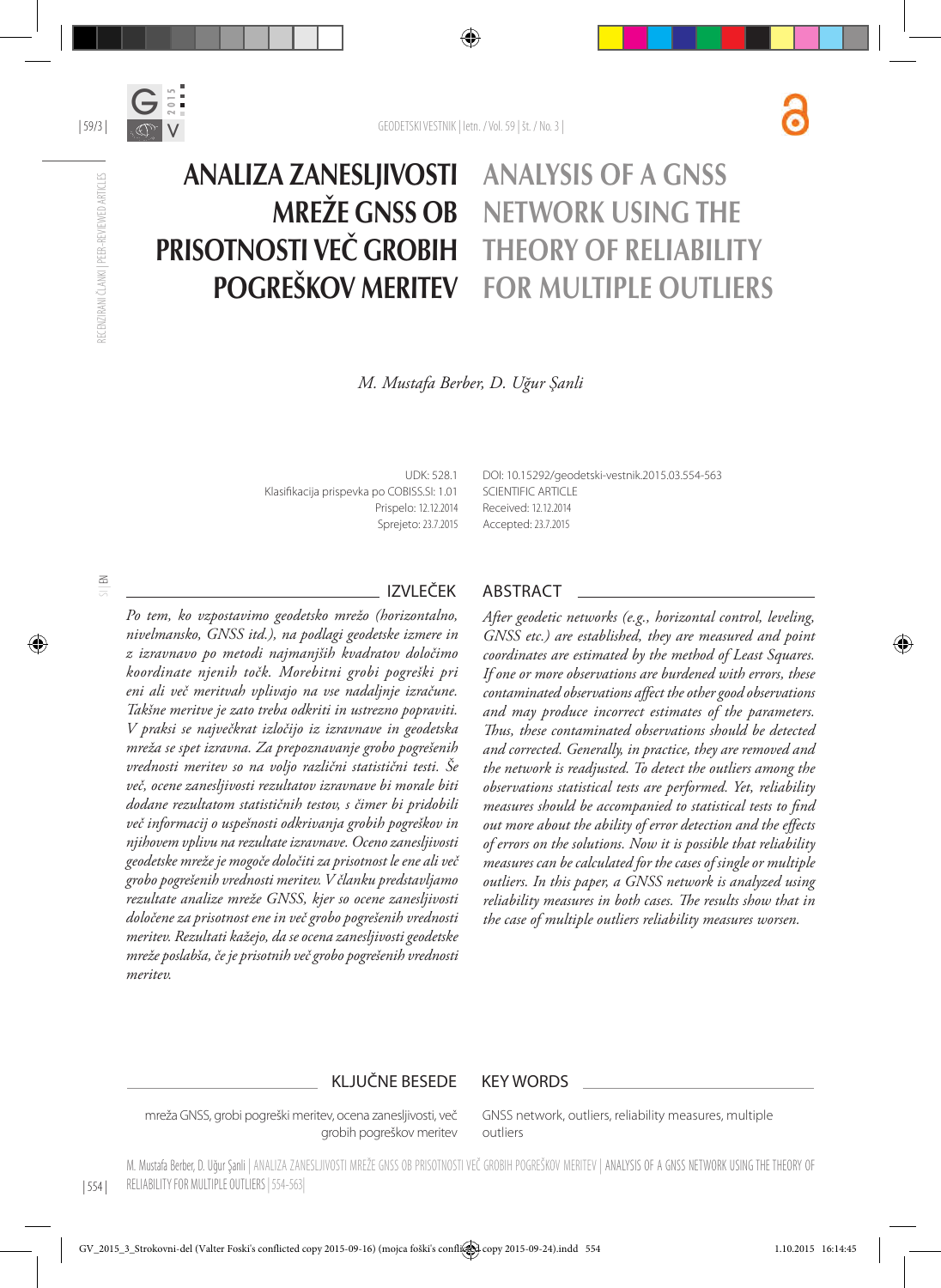RECENZIRANI ČLANKI | PEER-REVIEWED ARTICLES

RECENZIRANI ČLANKI | PEER-REVIEWED ARTICLES

 $\leq$ 

## **1 Introduction**

In spite of technological advancements and human efforts, it is impossible to obtain completely error free measurements. Thus, it is stated with absolute certainty that all measurements contain errors. Errors are classified into three categories as gross errors (blunders/outliers), systematic errors and random errors. Gross errors can be detected by repeating the measurements and systematic errors are eliminated by using calibrated instruments, applying corrections and following correct measurement procedures. Nevertheless, since random errors occur due to human and instrument imperfections, they cannot be removed. However, they conform to the laws of probability and follow the normal distribution theory. Hence, they are adjusted in a manner that follows these mathematical laws. The most commonly used adjustment method is called the Least Squares method.

Nowadays GNSS networks are widely used for various surveying purposes. As it is done with other geodetic networks, after measurements are taken the point coordinates in GNSS networks are estimated using the Least Squares method. Generally, the next step is outlier detection to find out whether there is any observation that is burdened with an error among the measurements. When an observation is burdened with an error it is called an outlier or an outlier observation. With almost all statistical tests it is assumed that observations are normally distributed. This means that gross errors and systematic errors have been removed and we are left with only random errors.

To detect the outliers among the measurements, statistical tests such as Baarda's method is often used. Nonetheless, Baarda's reliability theory is based on the assumption of a single outlier. On the other hand, multiple outliers are possible. Therefore, measures of reliability for multiple outliers must be used. It means that internal and external reliability measures have to be reformulated. A review of reliability measures for multiple outliers is given by Knight et al. (2010). They discussed that internal reliability measures for multiple outliers are equal or poorer than their corresponding values for a single outlier. In addition, they showed that the external reliability values are larger when multiple outliers are present. Thus, lower levels of internal and external reliability can be achieved when multiple outliers are considered.

First author of this paper considered multiple outliers in robustness analysis - see Yetkin and Berber (2013). Other recent studies on the subject: Baselga (2011) focused on the theory of outlier detection in least-squares adjustment and stated that although the case of a single outlier can be efficiently handled, extensions of the testing theory to the multiple outlier case seem questionable in rigor or applicability. Klein et al. (2015) evaluated, compared and discussed different methods for quality control in geodetic data analysis in the general scenario of correlated observations and multiple outliers.

In this paper, a GNSS network is analyzed using reliability measures in the case of single and multiple outliers.

## **2 Reliability measures**

After measurements are taken the geodetic networks are adjusted using the Least Squares method. To detect the outliers in the data set, global test and outlier tests are used. Despite the use of these tests, one or more outliers might go undetected and they may produce incorrect estimates of the parameters. Since the number of outliers in the data set is unknown, in practice, an iterative approach is utilized to deter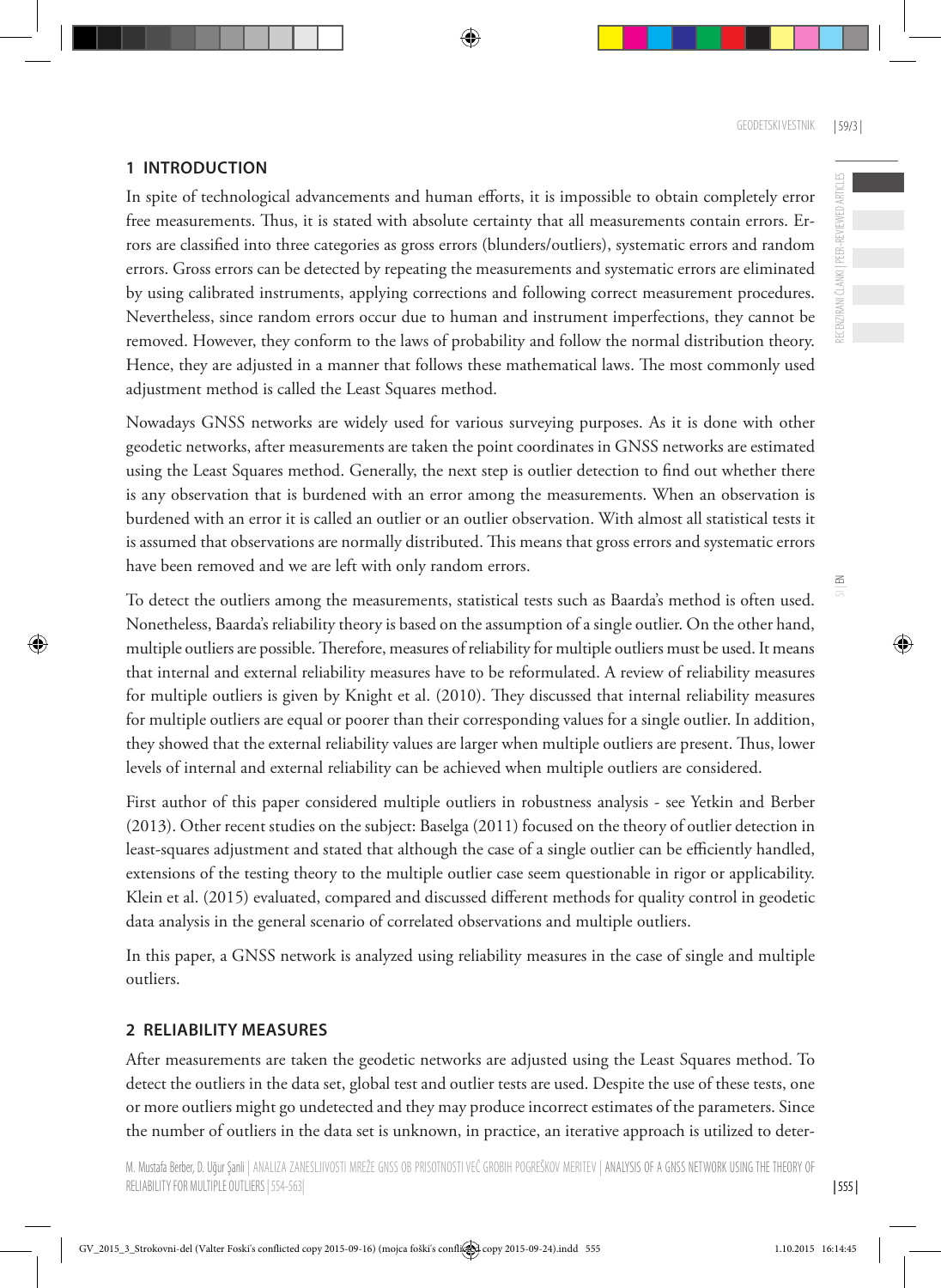mine the most likely suspect of observations based on the assumption of a single outlier. However using the concept of the multiple correlation coefficients and by applying the Rayleigh-Ritz theorem, Knight et al (2010) generalized the measures of reliability to multiple outliers. These are outlined in the sequel.

#### **2.1 Single outlier case**

Baarda's approach is divided into internal reliability and external reliability. The maximum undetectable errors with controllability numbers and reliability numbers constitute the internal reliability of the network. The maximum undetectable errors among the observations which would not be detected by a statistical test are given by Baarda (1968) as

$$
\Delta l_i = \sqrt{\frac{\lambda_0 \sigma_0^2}{\boldsymbol{b}_i^{\mathrm{T}} \mathbf{P} \mathbf{Q}_v \mathbf{P} \boldsymbol{b}_i}} \quad i = 1, 2, ..., n
$$
\n(1)

where n is the number of observations,  ${\bf P}$  is the weight matrix;  ${\bf Q}_{\!\!_{\rm v}}$  is the cofactor matrix of the estimated residuals;  $b_i$  is an n×1 vector, containing zeros with a one corresponding to *i*th observation; and mated residuals;  $b_i$  is an n×1 vector, containing zeros with a one corresponding to *i*th observation; and  $\sigma_0^2$  is the a-priori variance factor.  $\lambda_0$  is the value of the shift (non-centrality parameter) of the post lated distribution in the alternative hypothesis. Needless to say that maximum undetectable errors are desired to be as small as possible.

The external reliability of a network that is computed for individual observations measures the effects of the undetected errors on the estimated parameters. The Least Squares estimate for the displacements ∆**x** caused by the ∆**l** in the observations is given by

$$
\Delta \mathbf{x} = \left( \mathbf{A}^{\mathrm{T}} \mathbf{P} \mathbf{A} \right)^{-1} \mathbf{A}^{\mathrm{T}} \mathbf{P} \Delta \mathbf{l}
$$
 (2)

where **A** is the design matrix and ∆**l** is a n×1 vector of zeros except for ∆*l i* in *i*th position.

Controllability is a measure of internal reliability that is derived from the maximum undetectable errors (minimum detectable biases). It is calculated as (Pelzer 1980, Wang and Chen 1994, Chen and Wang 1996 and Knight et al. 2010).

$$
C_{0i} = \sqrt{\mathbf{h}_i^{\mathrm{T}} \mathbf{Q} \mathbf{h}_i \mathbf{h}_i^{\mathrm{T}} \mathbf{P} \mathbf{Q}_v \mathbf{P} \mathbf{h}_i}}
$$
(3)

where **Q** is cofactor matrix of the observations. Reliability numbers are derived from controllability and remove the effect of the non-centrality parameter  $\sqrt{\lambda_0}$ . For the correlated observations the reliability numbers are given as (Pelzer 1980, Wang and Chen 1994, Chen and Wang 1996 and Knight et al. 2010)

$$
\overline{r_i} = \mathbf{h_i}^{\mathrm{T}} \mathbf{Q} \mathbf{h_i} \mathbf{h_i}^{\mathrm{T}} \mathbf{P} \mathbf{Q_v} \mathbf{P} \mathbf{h_i}
$$
 (4)

The bounds for the redundancy numbers are

$$
\mathbf{0} \leq \overline{r_i} \leq \mathbf{h}_i^{\mathrm{T}} \mathbf{Q} \mathbf{h}_i \mathbf{h}_i^{\mathrm{T}} \mathbf{P} \mathbf{h}_i \tag{5}
$$

As well known, reliability numbers are desired to be as big as possible.

M. Mustafa Berber, D. Uğur Şanli | Analiza zanesljivosti mreže GNSS ob prisotnosti več grobih pogreškov meritev | Analysis of a GNSS network using the theory of reliability for multiple outliers | 554-563|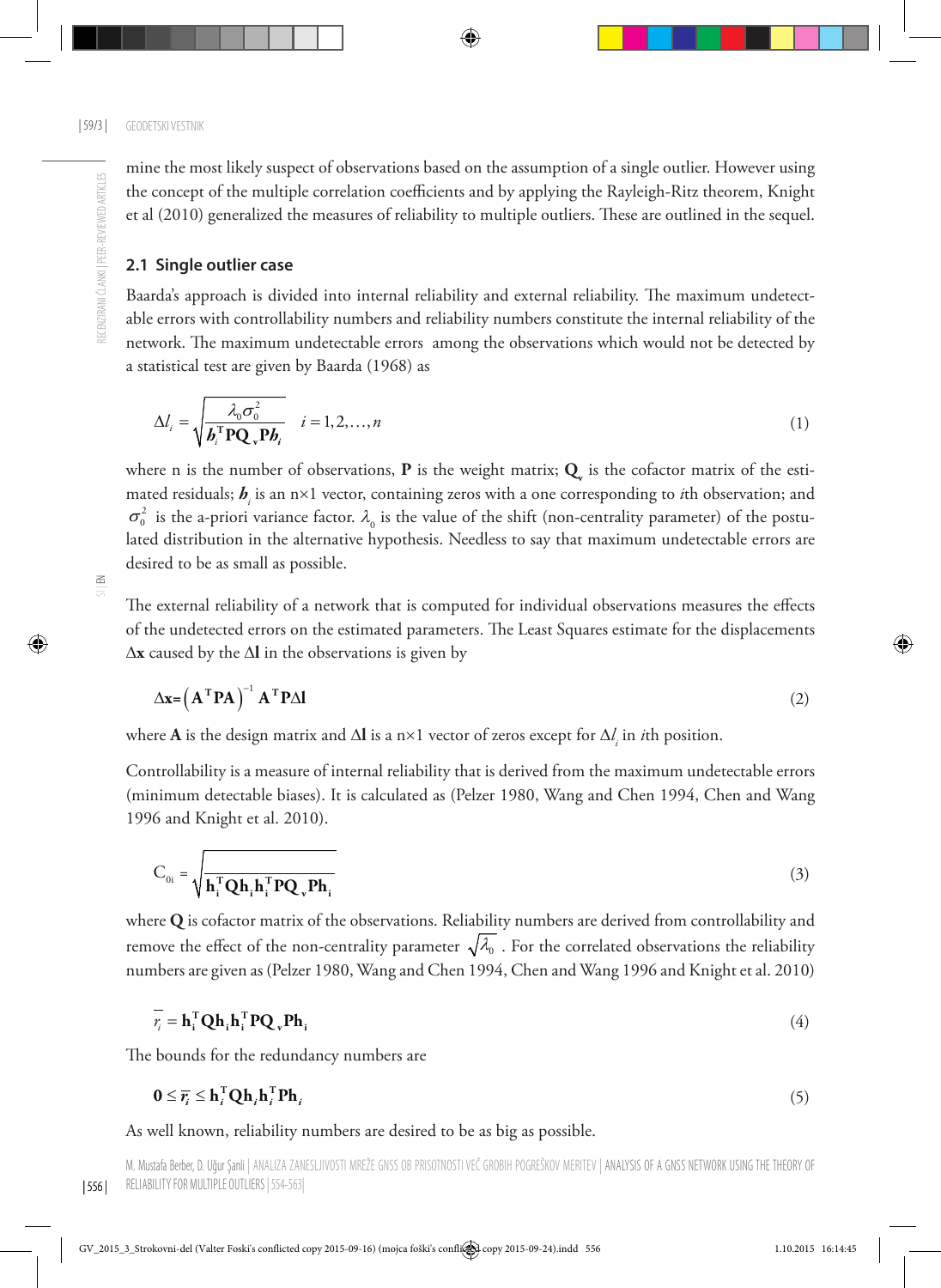RECENZIRANI ČLANKI | PEER-REVIEWED ARTICLES

E CENZIRANI ČLANKI | PEER-REVIEWED ARTICLES

 $\leq$ 

### **2.2 Multiple outlier case**

The statistical tests used for outlier detection after least-squares adjustment is based on the assumption of a single outlier (Baarda 1968; Pope 1975) or multiple outliers (Kok 1984; Cross and Price 1985; Ding and Coleman 1996; Knight et al. 2010). Both approaches consist of a global model test and an outlier test. However, even these rigorous statistical tests do not guarantee 100% success for detection of all outliers; i.e., one or more outliers may not be detected. Therefore, the size of maximum undetectable error in a specific observation for a given non-centrality parameter  $\sqrt{\lambda_0}$  must be computed to obtain a thorough examination of this undetected error's effect on the estimated parameters.

In both cases (global test and outlier test), the statistic follows a non-central chi-squared distribution. The non-central parameter of this distribution is given by

$$
\lambda = \frac{\mathbf{z}^{\mathrm{T}} \mathbf{H}^{\mathrm{T}} \mathbf{P} \mathbf{Q}_{\mathrm{v}} \mathbf{P} \mathbf{H} \mathbf{z}}{\sigma_0^2} \tag{6}
$$

where **z** is a vector of  $\theta$  outliers and **H** is an  $n \times \theta$  matrix, with rank  $\theta$ , containing zeros with a one in each column corresponding to an outlier. Eq. (6) is a building block to detect the maximum undetectable errors that are determined based on the selected non-centrality parameter. The non-centrality parameter depends on the selection of Type I ( $\alpha_{\!_0}$ ) and Type II ( $\beta_{\!_0}$ ) error levels for both global model test and outlier test. The degree of freedom and the number of outliers (single or multiple) also play an important role in non-centrality parameter of global model test and outlier test respectively. If we assume that the non-centrality parameter is equal and the error probabilities are appropriately selected for both tests, their maximum undetectable error vector is equal. This characteristic exists in the β-method (Knight et al. 2010). The β-method was used by Baarda (1968) for single outlier detection. On the other hand, it has been generalized by Kok (1984) for multiple outliers.

If there are multiple outliers, Eq. (6) does not provide an absolute solution for the maximum undetectable errors for a particular non-centrality parameter. Therefore, the maximum undetectable error in an observation when multiple outliers  $(\theta > 1)$  are considered is obtained using the Rayleigh-Ritz method. Similarly the maximum effect of undetected errors on a parameter when multiple outliers are considered can be obtained as follows. A mere summary is provided below; however, for detailed information, readers are referred to Knight et al. (2010).

If maximum undetectable error is generalized to multiple outliers the formula reads

$$
\Delta l_i^{\theta} = \frac{\Delta l_i}{\sqrt{1 - \mathcal{L}_{\text{HT}_{\text{Pyi}}^2}}}
$$
(7)

where  $\wp$  is the *i*th multiple correlation coefficient. For multiple outliers the controllability of the *i*th measurement for  $\theta$  outliers  $C_{0i}^{\theta}$  is

$$
C_{0i}^{\theta} = \frac{C_{0i}}{\sqrt{1 - \mathscr{P}_{\text{H}^{\text{T}}\text{Pvi}}^2}}
$$
\n(8)

Similar to the single outlier case, reliability numbers can also be obtained for multiple outliers. The generalization of reliability numbers for θ outliers is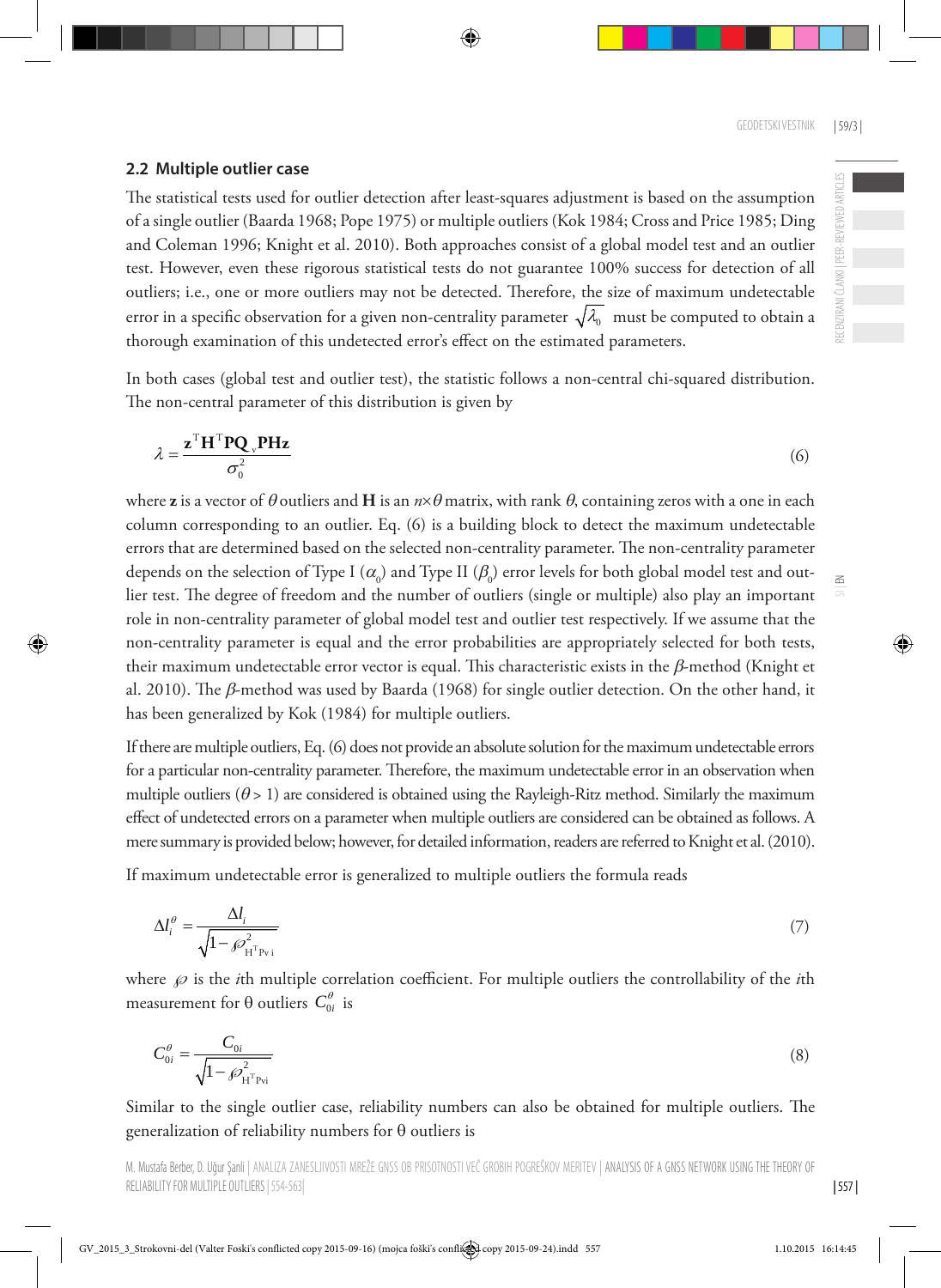| 59/3 | GEODETSKI VESTNIK

$$
\overline{r_i}^{\theta} = \overline{r_i} \left( 1 - \mathcal{P}_{H^T P_{\nu i}}^2 \right)
$$
\n<sup>(9)</sup>

The bounds of reliability numbers are

$$
0 \leq \overline{r}_i^{\theta} \leq \mathbf{h}_i^{\mathrm{T}} \mathbf{Q} \mathbf{h}_i \mathbf{h}_i^{\mathrm{T}} \mathbf{P} \mathbf{h}_i \left( 1 - \rho_{\mathbf{H}^{\mathrm{T}} \mathbf{P} v_i}^2 \right)
$$
(10)

One can infer that since the denominator in Eq. (7) varies between 0 and 1,  $\Delta l_i^{\theta}$  is always larger than or equal to  $\Delta l_i$ . Similarly,  $C_{0i}^{\theta}$  is always larger than or equal to  $C_{0i}$ . On the other hand, due to the same reasoning,  $\overline{r_i}^{\theta}$  is always smaller than or equal to  $\overline{r_i}$ .

In order to derive the external reliability for multiple outliers the Rayleigh-Ritz method can be applied and this leads to an eigenvalue problem in which eigenvalues are given as:

$$
\lambda = (\lambda_0 \sigma_0^2 \left( \mathbf{H}^{\mathrm{T}} \mathbf{P} \mathbf{Q}_{\mathrm{v}} \mathbf{P} \mathbf{H} \right)^{-1} \mathbf{H}^{\mathrm{T}} \mathbf{P} \mathbf{A} \left( \mathbf{A}^{\mathrm{T}} \mathbf{P} \mathbf{A} \right)^{-1} \times c_t^{\mathrm{T}} c_t \left( \mathbf{A}^{\mathrm{T}} \mathbf{P} \mathbf{A} \right)^{-1} \mathbf{A}^{\mathrm{T}} \mathbf{P} \mathbf{H})
$$
(11)

and the maximum external reliability of *j*th parameter  $y_{0i}^{\theta}$  is

$$
y_{0j}^{\theta} = \sqrt{\lambda_{max}} \quad j = 1, 2, \dots, u \tag{12}
$$

where *u* is the number of unknown parameters in the network. It should be noted that Eq. (12) can be used for single and multiple outliers; for instance, in this study, external reliability values are calculated for  $\theta = 1$ ,  $\theta = 2$  and  $\theta = 3$ .

#### **3 Numerical results**

In this study, the described approach is tested on a real GNSS network that is established in the Treasure Coast Campus of Florida Atlantic University. The network is comprised of five points and eight baseline observations (see Fig. 1). The datum of the network is provided by minimum constraints, i.e., point 5 has been considered as a fixed station. The variance-covariance matrix for this GNSS network is a block-diagonal type with an individual  $3 \times 3$  matrix for each measured baseline on the diagonal. All other elements of the matrix are zeros.



Figure 1: FAUNet (image from Google)

RECENZIRANI ČLANKI | PEER-REVIEWED ARTICLES RECENZIRANI ČLANKI | PEER-REVIEWED ARTICLES

| 558 | M. Mustafa Berber, D. Uğur Şanli | Analiza zanesljivosti mreže GNSS ob prisotnosti več grobih pogreškov meritev | Analysis of a GNSS network using the theory of reliability for multiple outliers | 554-563|

 $\leq$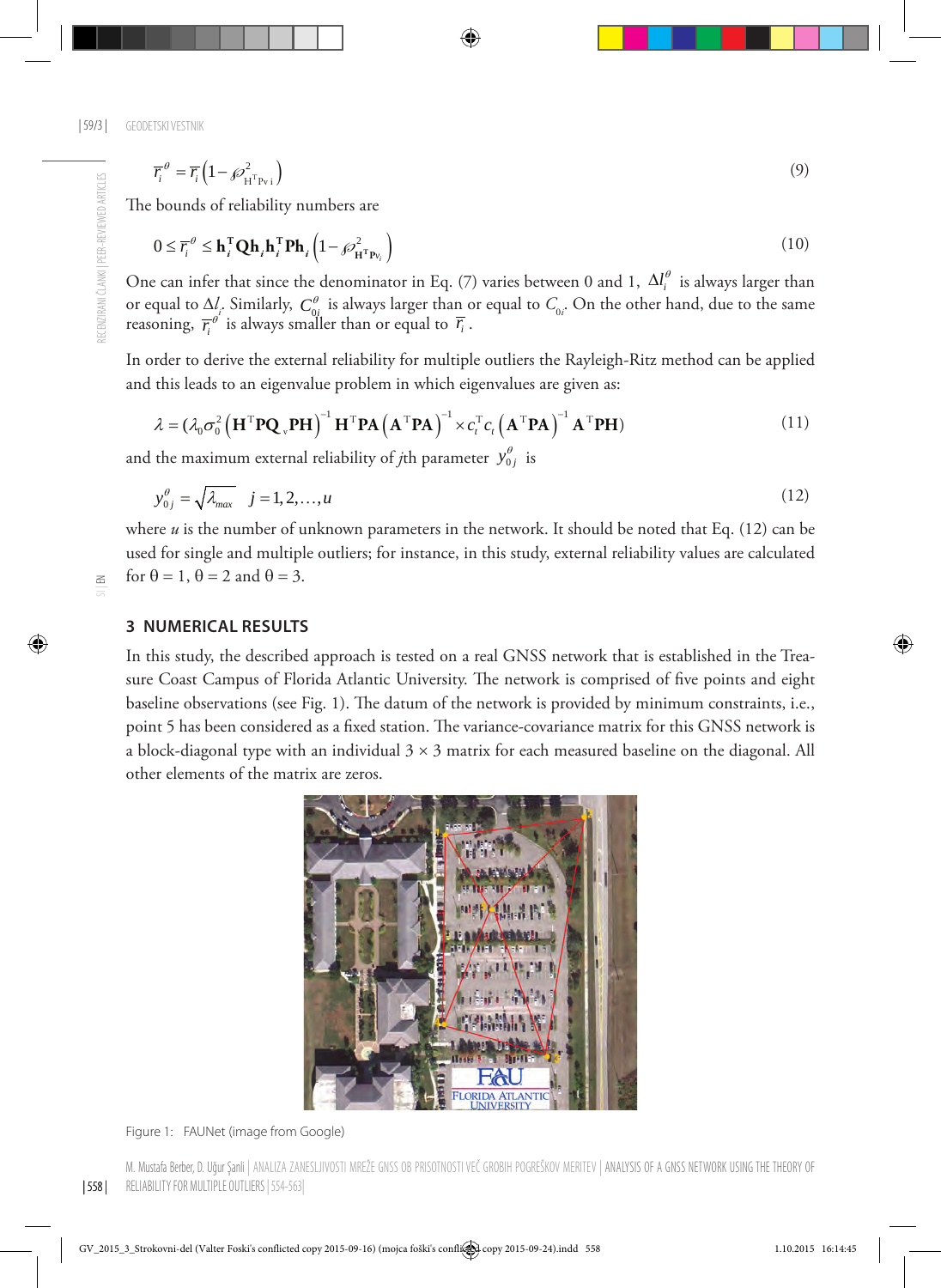If it is assumed that there is at most one single outlier ( $\theta = 1$ ) within the network, maximum undetectable error values, controllability values and reliability numbers can be obtained from Eqs. (1), (3) and (4). For  $\sqrt{\lambda_0}$  =3.61 (for  $\alpha_0$ =0.05 and  $\beta_0$ =0.05) the results in Table 1 are obtained. The external reliability values for a single outlier can also be obtained from Eq. (2). These results are given in Table 2. Since we have 24 observations in the network used, it was not possible to fit all the results for all measurements therefore only the results for measurements 1,2,3,4 and 24 are tabulated in Table 2.

| $\dot{i}$                | $\sigma$ <sub>i</sub> (mm)                             |                | $MDB$ <sub>i</sub> $(mm)$ | $C_i$          |          | $\overline{r_i}$ |
|--------------------------|--------------------------------------------------------|----------------|---------------------------|----------------|----------|------------------|
| $\,1\,$                  | 0.2646                                                 |                | 1.5978                    | 6.0393         |          | 0.3572           |
| $\sqrt{2}$               | 0.5745                                                 |                | 2.8823                    | 5.0174         |          | 0.5176           |
| $\overline{3}$           | 0.3000                                                 |                | 1.9480                    | 6.4932         |          | 0.3090           |
| $\overline{4}$           | 0.3606                                                 |                | 1.7235                    | 4.7801         |          | 0.5703           |
| 5                        | 0.7211                                                 |                | 2.9456                    | 4.0848         |          | 0.7809           |
| 6                        | 0.4472                                                 |                | 1.8374                    | 4.1085         |          | 0.7719           |
| $\overline{\phantom{a}}$ | 0.3464                                                 |                | 1.5966                    | 4.6090         |          | 0.6134           |
| $8\,$                    | 0.7071                                                 |                | 2.8048                    | 3.9666         |          | 0.8281           |
| 9                        | 0.4472                                                 |                | 1.7717                    | 3.9616         |          | 0.8303           |
| $10\,$                   | 0.3606                                                 |                | 1.7444                    | 4.8381         |          | 0.5567           |
| $1\,1$                   | 0.8602                                                 |                | 3.2333                    | 3.7587         |          | 0.9223           |
| 12                       | 0.7000                                                 |                | 2.4509                    | 3.5013         |          | 1.0629           |
| 13                       | 0.3606                                                 |                | 1.6592                    | 4.6018         |          | 0.6153           |
| 14                       | 0.8602                                                 |                | 3.0849                    | 3.5861         |          | 1.0132           |
| 15                       | 0.7000                                                 |                | 2.3147                    | 3.3068         |          | 1.1916           |
| 16                       | 0.2828                                                 |                | 1.5774                    | 5.5770         |          | 0.4189           |
| $17\,$                   | 0.7348                                                 |                | 2.7291                    | 3.7138         |          | 0.9447           |
| 18                       | 0.5196                                                 |                | 1.9296                    | 3.7135         |          | 0.9449           |
| 19                       | 0.2828                                                 |                | 1.4950                    | 5.2856         |          | 0.4664           |
| 20                       | 0.7000                                                 |                | 2.7217                    | 3.8881         |          | 0.8619           |
| 21                       | 0.5385                                                 |                | 2.0032                    | 3.7199         |          | 0.9416           |
| 22                       | 0.3317                                                 |                | 1.5551                    | 4.6888         |          | 0.5927           |
| 23                       | 0.6782                                                 |                | 2.6672                    | 3.9325         |          | 0.8426           |
| 24                       | 0.4123                                                 |                | 1.6906                    | 4.1002         |          | 0.7751           |
|                          | Table 2: External reliability for single outlier (mm). |                |                           |                |          |                  |
| $\boldsymbol{i}$         | $\,1\,$                                                | $\mathfrak{2}$ | $\mathfrak{Z}$            | $\overline{4}$ |          | 24               |
| $\Delta x_1$             | 0.5327                                                 | 0.0809         | 0.0411                    | 0.4165         | .        | 0.0212           |
| $\Delta y_1$             | 0.1105                                                 | 0.8617         | 0.0611                    | 0.0535         | $\cdots$ | 0.0497           |
| $\Delta z$               | 0.0389                                                 | 0.0178         | 0.4478                    | 0.0092         | .        | 0.4406           |
| $\Delta x,$              | 0.5646                                                 | 0.0654         | 0.0231                    | 0.1866         | .        | 0.0143           |
| $\Delta y$ ,             | 0.2987                                                 | 1.0287         | 0.2881                    | 0.1264         | .        | 0.0645           |
|                          |                                                        |                |                           |                |          |                  |

|  |  | Table 1: Internal reliability for single outlier. |  |  |
|--|--|---------------------------------------------------|--|--|
|--|--|---------------------------------------------------|--|--|

M. Mustafa Berber, D. Uğur Şanli | Analiza zanesljivosti mreže GNSS ob prisotnosti več grobih pogreškov meritev | Analysis of a GNSS network using the theory of reliability for multiple outliers | 554-563|

 $\Delta z_2$  0.2389 0.1270 1.2328 0.1007 … 0.4087

RECENZIRANI ČLANKI | PEER-REVIEWED ARTICLES

RECENZIRANI ČLANKI | PEER-REVIEWED ARTICLES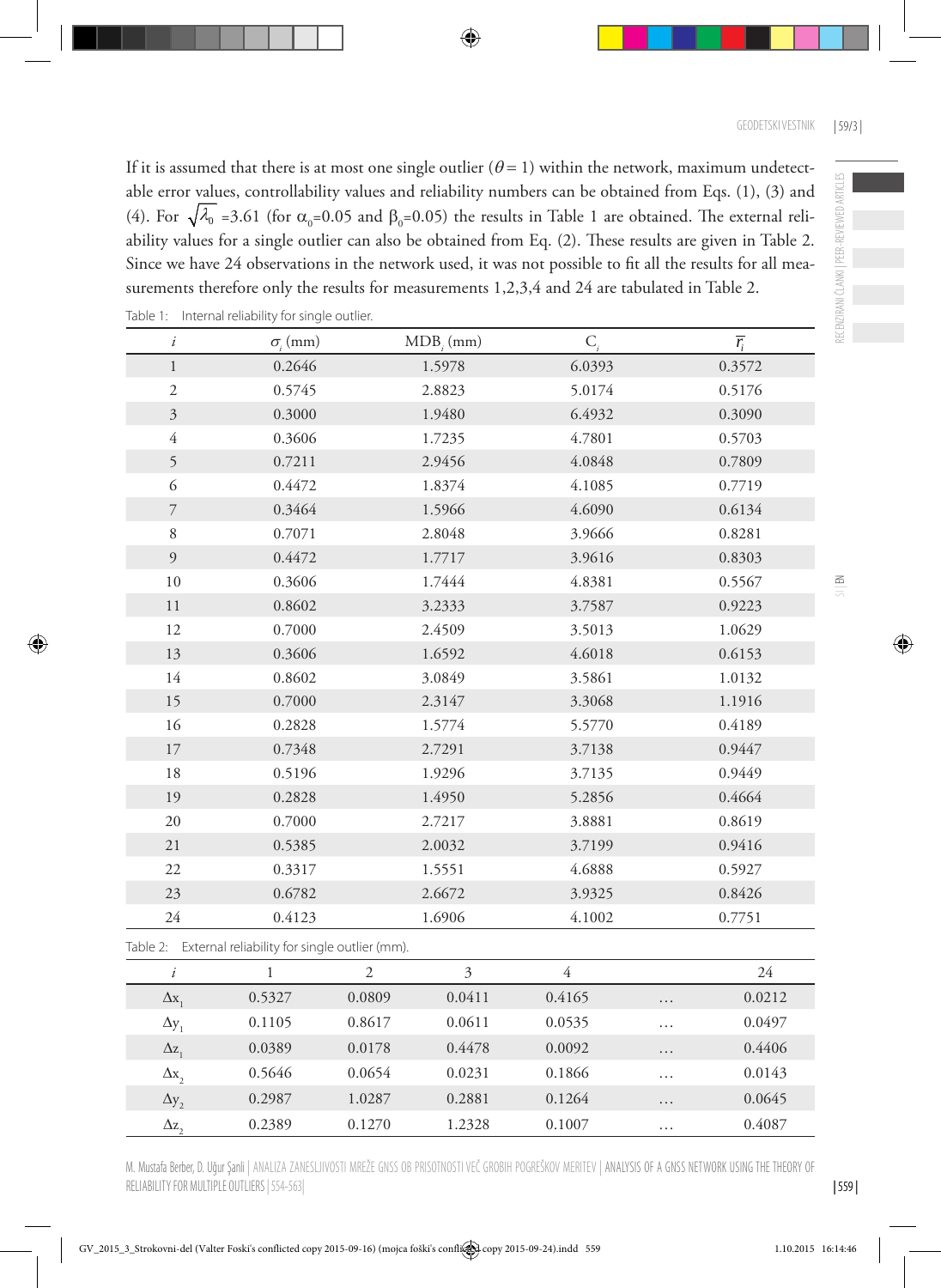|                         |        | $\mathcal{D}$ | 3      | 4      |          | 24     |
|-------------------------|--------|---------------|--------|--------|----------|--------|
| $\Delta x$ <sub>2</sub> | 0.0905 | 0.0097        | 0.0192 | 0.1077 | $\cdots$ | 0.0067 |
| $\Delta y_3$            | 0.0291 | 0.1807        | 0.0855 | 0.0263 | .        | 0.0236 |
| $\Delta z$ <sub>2</sub> | 0.0580 | 0.0238        | 0.1956 | 0.0112 | .        | 0.5377 |
| $\Delta$ x <sub>4</sub> | 0.0947 | 0.0084        | 0.0044 | 0.3812 | $\cdots$ | 0.0627 |
| $\Delta y_4$            | 0.0037 | 0.1680        | 0.0228 | 0.0196 | .        | 0.1295 |
| $\Delta z_{4}$          | 0.0051 | 0.0238        | 0.0919 | 0.0179 | $\cdots$ | 0.9670 |

If reliability analysis is now considered for multiple outliers  $(\theta = 2)$ , maximum undetectable bias values, controllability values and reliability numbers can be obtained from Eqs. (7), (8) and (9). These results are given in Table 3. Since there are 24 observations in the network, there are  $\theta\left(\frac{n}{\theta}\right) = 2\left(\frac{24}{2}\right) = 552$  $\theta\left(\frac{n}{\theta}\right) = 2\left(\frac{24}{2}\right) =$ internal reliability results. Thus, to save some space only the results for the first measurement are given in the table. External reliability for two outliers can be obtained from Eq. (12) and they are shown in *n*

Table 4. For external reliability there are  $\left(\frac{n}{\theta}\right) = \left(\frac{24}{2}\right) = 276$  $\left(\frac{n}{\theta}\right) = \left(\frac{24}{2}\right) = 276$  external reliability vectors. Again because the table is too big to fit to a page, only the results for 1-2, 1-3, 1-4 and 1-24 are displayed.

 $\leq$ Table 3: Internal reliability for multiple outliers.

| $i-j$    | $MDB$ <sub><i>i</i></sub> $(mm)$ | $C_i^{\theta}$ | $r_i^{\theta}$ |
|----------|----------------------------------|----------------|----------------|
| $1 - 2$  | 1.6060                           | 6.0701         | 0.3536         |
| $1 - 3$  | 1.6108                           | 6.0881         | 0.3515         |
| $1-4$    | 1.8024                           | 6.8124         | 0.2808         |
| $1-5$    | 1.6003                           | 6.0486         | 0.3562         |
| $1-6$    | 1.5993                           | 6.0446         | 0.3566         |
| $1 - 7$  | 1.9456                           | 7.3538         | 0.2409         |
| $1 - 8$  | 1.5995                           | 6.0455         | 0.3565         |
| $1-9$    | 1.6023                           | 6.0561         | 0.3553         |
| $1 - 10$ | 1.8421                           | 6.9625         | 0.2688         |
| $1 - 11$ | 1.6009                           | 6.0507         | 0.3559         |
| $1 - 12$ | 1.6010                           | 6.0512         | 0.3558         |
| $1 - 13$ | 1.9367                           | 7.3201         | 0.2432         |
| $1 - 14$ | 1.5998                           | 6.0466         | 0.3564         |
| $1 - 15$ | 1.6045                           | 6.0644         | 0.3543         |
| $1 - 16$ | 1.6803                           | 6.3511         | 0.3230         |
| $1 - 17$ | 1.6011                           | 6.0517         | 0.3558         |
| $1 - 18$ | 1.5979                           | 6.0394         | 0.3572         |
| $1 - 19$ | 1.6122                           | 6.0936         | 0.3509         |
| $1 - 20$ | 1.5980                           | 6.0397         | 0.3572         |
| $1 - 21$ | 1.5994                           | 6.0452         | 0.3565         |

M. Mustafa Berber, D. Uğur Şanli | Analiza zanesljivosti mreže GNSS ob prisotnosti več grobih pogreškov meritev | Analysis of a GNSS network using the theory of reliability for multiple outliers | 554-563|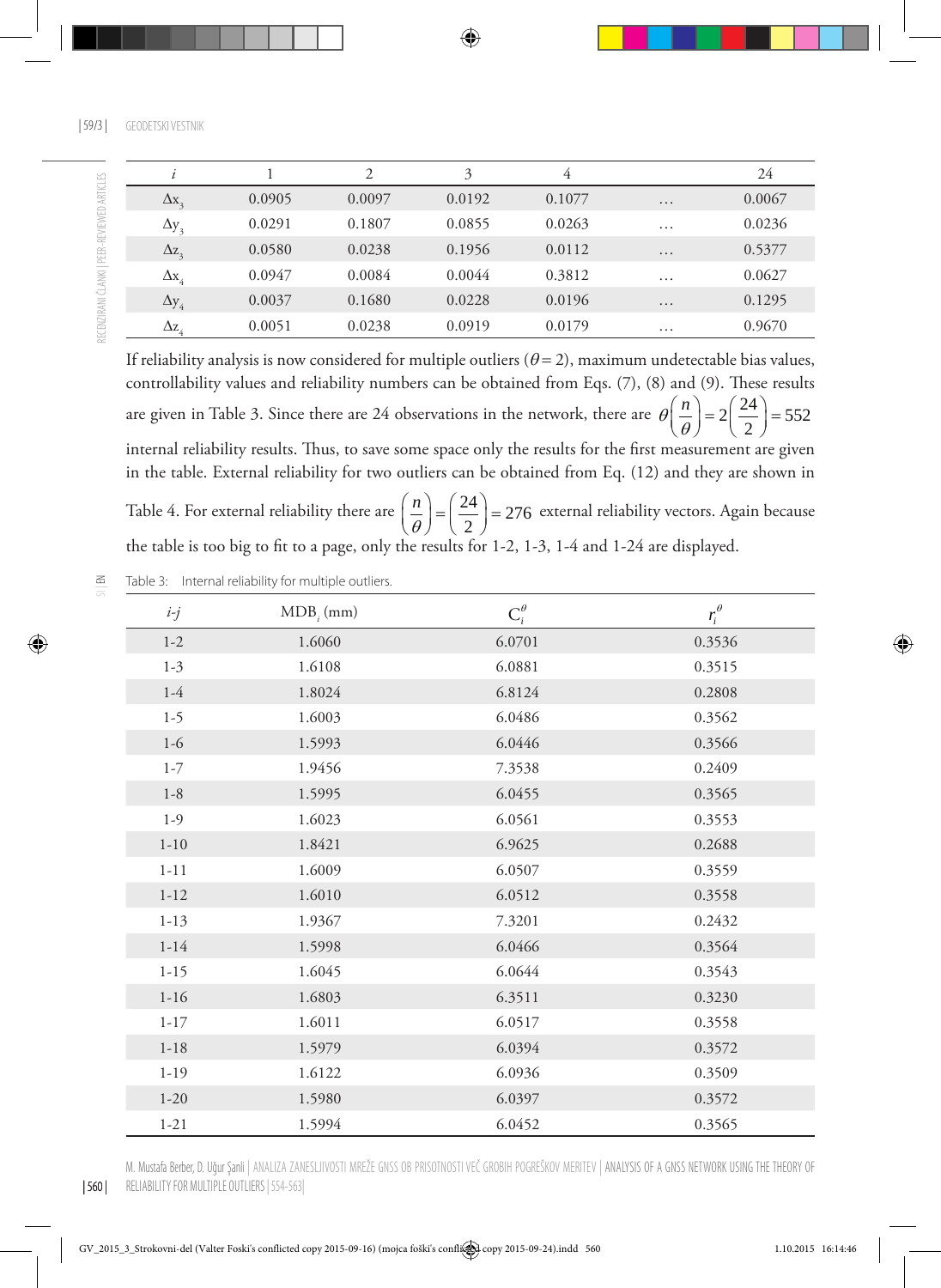| $i-j$                      | $MDB_{i}$ (mm)                                   |         | $C_i^{\theta}$ |   | $r_i^{\theta}$ |
|----------------------------|--------------------------------------------------|---------|----------------|---|----------------|
| $1 - 22$                   | 1.6080                                           |         | 6.0778         |   | 0.3527         |
| $1 - 23$                   | 1.5980                                           |         | 6.0398         |   | 0.3572         |
| $1 - 24$                   | 1.5987                                           |         | 6.0425         |   | 0.3569         |
| Table 4.                   | External reliability for multiple outliers (mm). |         |                |   |                |
| i                          | $1 - 2$                                          | $1 - 3$ | $1-4$          |   | $1 - 24$       |
| $\Delta x$                 | 0.5334                                           | 0.5438  | 0.9182         | . | 0.5341         |
| $\Delta y_1$               | 0.8620                                           | 0.1339  | 0.1105         | . | 0.1227         |
| $\Delta z$                 | 0.0446                                           | 0.4580  | 0.0401         | . | 0.4413         |
| $\Delta \mathbf{x}_2$      | 0.5647                                           | 0.5667  | 0.5708         | . | 0.5646         |
| $\Delta y$ <sub>2</sub>    | 1.0472                                           | 0.3910  | 0.2990         | . | 0.3037         |
| $\Delta z$ <sub>2</sub>    | 0.2830                                           | 1.2356  | 0.2391         | . | 0.4669         |
| $\Delta x$ <sub>3</sub>    | 0.0925                                           | 0.0909  | 0.1915         | . | 0.0906         |
| $\Delta y_3$               | 0.1810                                           | 0.0875  | 0.0534         | . | 0.0369         |
| $\Delta z$ <sub>3</sub>    | 0.0608                                           | 0.1985  | 0.0606         | . | 0.5393         |
| $\Delta \mathbf{x}_4$      | 0.0964                                           | 0.0950  | 0.3921         | . | 0.1154         |
| $\Delta y_4$               | 0.1692                                           | 0.0238  | 0.0205         | . | 0.1295         |
| $\Delta z_{\underline{4}}$ | 0.0249                                           | 0.0934  | 0.0234         | . | 0.9674         |

Internal and external reliability measures for three outliers ( $\theta$  = 3) are given in Tables 5 and 6 respectively. Since there are 24 observations in the network, there are  $\theta\left(\frac{n}{\theta}\right) = 3\left(\frac{24}{3}\right) = 6072$  $\theta\left(\frac{n}{\theta}\right) = 3\left(\frac{24}{3}\right) = 6072$  internal reli-

ability results and  $\left(\frac{n}{\theta}\right) = \left(\frac{24}{3}\right) = 2024$ *n*  $\left(\frac{n}{\theta}\right) = \left(\frac{24}{3}\right) = 2024$  external reliability vectors.

Table 5: Internal reliability for multiple outliers.

| $i-j$        | $MDB$ <sub>i</sub> $(mm)$ | $C_i^{\theta}$ | $r_i^{\theta}$ |
|--------------|---------------------------|----------------|----------------|
| $1 - 2 - 3$  | 1.6508                    | 6.2395         | 0.3347         |
| $1 - 2 - 4$  | 1.8089                    | 6.8369         | 0.2788         |
| $1 - 2 - 5$  | 1.6061                    | 6.0705         | 0.3536         |
| $1 - 2 - 6$  | 1.6101                    | 6.0858         | 0.3518         |
| $1 - 2 - 7$  | 1.9533                    | 7.3830         | 0.2390         |
| $1 - 2 - 8$  | 1.6061                    | 6.0705         | 0.3536         |
| $1 - 2 - 9$  | 1.6154                    | 6.1056         | 0.3495         |
| $1 - 2 - 10$ | 1.8483                    | 6.9858         | 0.2670         |
| $1 - 2 - 11$ | 1.6061                    | 6.0705         | 0.3536         |
| $1 - 2 - 12$ | 1.6150                    | 6.1041         | 0.3497         |
| $1 - 2 - 13$ | 1.9446                    | 7.3499         | 0.2412         |
| $1 - 2 - 14$ | 1.6061                    | 6.0705         | 0.3536         |
| $1 - 2 - 15$ | 1.6217                    | 6.1294         | 0.3468         |

RECENZIRANI ČLANKI | PEER-REVIEWED ARTICLES RECENZIRANI ČLANKI | PEER-REVIEWED ARTICLES

M. Mustafa Berber, D. Uğur Şanli | Analiza zanesljivosti mreže GNSS ob prisotnosti več grobih pogreškov meritev | Analysis of a GNSS network using the theory of reliability for multiple outliers | 554-563|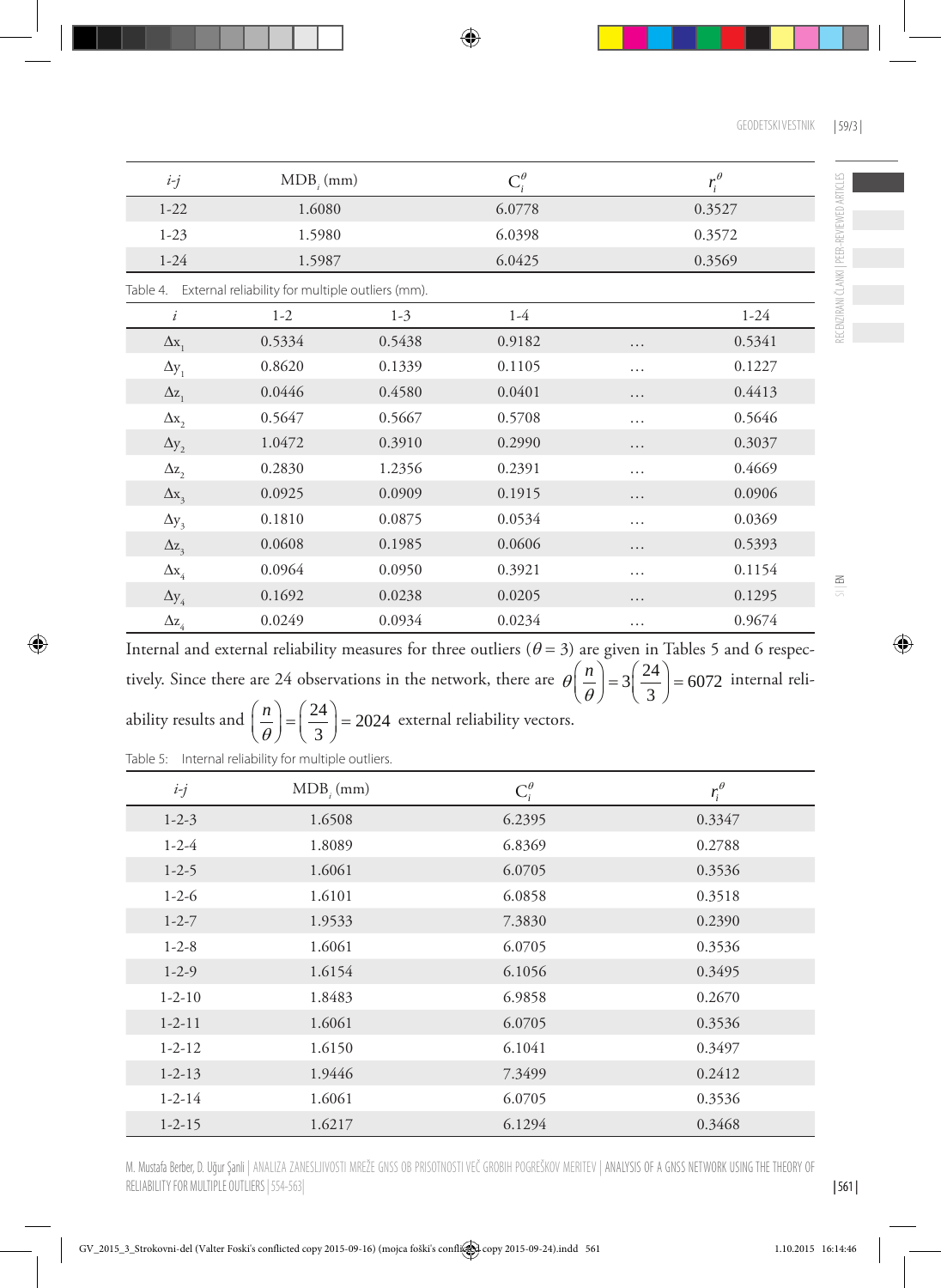| 59/3 | GEODETSKI VESTNIK

| $i-j$                   | $MDB$ <sub><i>i</i></sub> $(mm)$                          |             | $C_i^{\theta}$ |        | $r_i^\theta$ |
|-------------------------|-----------------------------------------------------------|-------------|----------------|--------|--------------|
| $1 - 2 - 16$            | 1.6864                                                    |             | 6.3738         |        | 0.3207       |
| $1 - 2 - 17$            | 1.6069                                                    |             | 6.0736         |        | 0.3532       |
| $1 - 2 - 18$            | 1.6067                                                    |             | 6.0728         |        | 0.3533       |
| $1 - 2 - 19$            | 1.6208                                                    |             | 6.1262         |        | 0.3472       |
| $1 - 2 - 20$            | 1.6065                                                    |             | 6.0719         |        | 0.3534       |
| $1 - 2 - 21$            | 1.6081                                                    |             | 6.0779         |        | 0.3527       |
| $1 - 2 - 22$            | 1.6167                                                    |             | 6.1104         |        | 0.3490       |
| $1 - 2 - 23$            | 1.6064                                                    |             | 6.0718         | 0.3534 |              |
| $1 - 2 - 24$            | 1.6072                                                    |             | 6.0746         | 0.3531 |              |
|                         | Table 6: External reliability for multiple outliers (mm). |             |                |        |              |
| i                       | $1 - 2 - 3$                                               | $1 - 2 - 4$ | $1 - 3 - 4$    |        | $1 - 2 - 24$ |
| $\Delta x_1$            | 0.5460                                                    | 0.9188      | 0.9253         | .      | 0.5347       |
| $\Delta y_1$            | 1.0301                                                    | 0.8620      | 0.1339         | .      | 0.8620       |
| $\Delta z$              | 0.5949                                                    | 0.0456      | 0.4582         | .      | 0.4413       |
| $\Delta x$              | 0.5673                                                    | 0.5709      | 0.5730         | .      | 0.5647       |
| $\Delta y$ <sub>2</sub> | 1.5137                                                    | 1.0475      | 0.3912         | .      | 1.0530       |
| $\Delta z$ ,            | 1.4421                                                    | 0.2832      | 1.2357         | .      | 0.4846       |
| $\Delta x$ <sub>3</sub> | 0.0926                                                    | 0.1922      | 0.1916         | .      | 0.0925       |
| $\Delta y_3$            | 0.3022                                                    | 0.1869      | 0.0981         | .      | 0.1839       |
| $\Delta z$ <sub>3</sub> | 0.2608                                                    | 0.0633      | 0.1991         | .      | 0.5414       |
| $\Delta$ x <sub>4</sub> | 0.0993                                                    | 0.3928      | 0.3922         | .      | 0.1174       |

In order to be able to compare internal reliability measures for multiple outliers ( $\theta = 2$ ) against single outliers, each row from Table 3 should be compared against the corresponding two rows in Table 1. For example, the row 1-2 in Table 3 should be compared against the rows 1 and 2 in Table 1, the row 1-3 in Table 3 should be compared against the rows 1 and 3 in Table 1 and so on. Similarly, for three outliers  $(\theta = 3)$  case, the row contains measurements 1-2-3 in Table 5 should be compared against the rows 1-2 and 1-3 in Table 3, the row contains measurements 1-2-4 in Table 5 should be compared against the rows 1-2 and 1-4 in Table 3 and so on.

 $\Delta y_4$  0.2330 0.1706 0.0311 … 0.2076  $\Delta z_4$  0.1389 0.0336 0.0963 … 0.9678

Comparisons for external reliability measures for multiple outliers are done similarly meaning that each column from Table 4 should be compared against the corresponding two columns in Table 2. For example, the column 1-2 in Table 4 should be compared against the columns 1 and 2 in Table 2, the column 1-3 should be compared against the columns 1 and 3 and so on. For three outliers ( $\theta = 3$ ) case, the column 1-2-3 in Table 6 should be compared against the columns 1-2 and 1-3 in Table 4, the column 1-2-4 should be compared against the columns 1-2 and 1-4 and so on.

As can be seen from Table 3, all of the maximum undetectable errors and the controllability numbers are greater than the single outlier values of Table 1. In addition, the reliability numbers for multiple